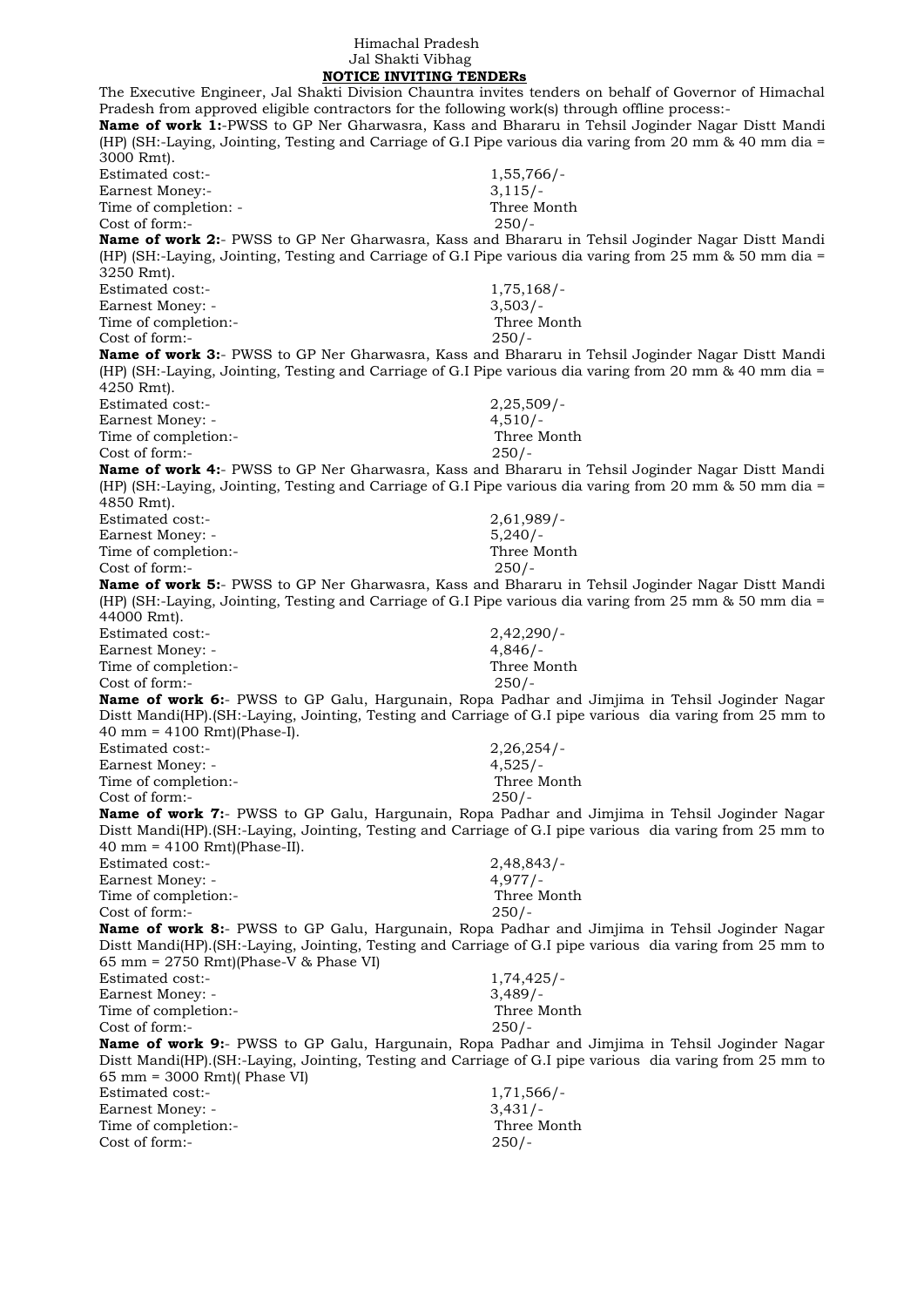**Name of work 10:**- PWSS to GP. Dhelu, Nichla Garoru and Dart Bagla etc. in Tehsil Joginder District Mandi H.P (SH:-Laying, Jointing , Testing and Carraige of GI pipe various dia varing from 32 mm to 50 mm dia=4775 Rmt.) Estimated cost:- 2,92,431/- Earnest Money: - 5,849/-Time of completion:- Three Month Cost of form:- 250/- **Name of work 11:**- PWSS to GP. Dhelu, Nichla Garoru and Dart Bagla etc. in Tehsil Joginder District Mandi H.P (SH:-Laying, Jointing , Testing and Carraige of GI pipe various dia varing from 25 mm to 50 mm dia=4850 Rmt.) Estimated cost:- 2,86,462/-Earnest Money: - 5,729/-Time of completion:- Three Month Cost of form:- 250/- **Name of work 12:**- PWSS to GP. Dhelu, Nichla Garoru and Dart Bagla etc. in Tehsil Joginder District Mandi H.P (SH:-Laying, Jointing , Testing and Carraige of GI pipe various dia varing from 25 mm to 40 mm dia=3000 Rmt.) Estimated cost:- 1,58,770/- Earnest Money: - 3,175/-Time of completion:- Three Month Cost of form:- 250/- **Name of work 13:**- PWSS to GP. Dhelu, Nichla Garoru and Dart Bagla etc. in Tehsil Joginder District Mandi H.P (SH:-Laying, Jointing, Testing and Carraige of GI pipe 25 mm =4000 Rmt.) Estimated cost:- 2,03,950/- Earnest Money: - 4,079/-Time of completion:- Three Month Cost of form:- 250/- **Name of work 14:**- PWSS to GP. Dhelu, Nichla Garoru and Dart Bagla etc. in Tehsil Joginder District Mandi H.P (SH:-Laying, Jointing , Testing and Carraige of GI pipe various dia varing from 20 mm to 32 mm dia=4700 Rmt.) Estimated cost:- 2,39,543/- Earnest Money: - 4,791/-Time of completion:- Three Month Cost of form:- 250/- **Name of work 15:**- PWSS to GP. Dhelu, Nichla Garoru and Dart Bagla etc. in Tehsil Joginder District Mandi H.P (SH:-Laying, Jointing , Testing and Carraige of GI pipe various dia varing from 32 mm to 50 mm dia=4700 Rmt.) Estimated cost:- 2,83,466/- Earnest Money: - 5,669/-Time of completion:- Three Month Cost of form:- 250/- **Name of work 16:**- PWSS to GP. Dhelu, Nichla Garoru and Dart Bagla etc. in Tehsil Joginder District Mandi H.P (SH:-Laying, Jointing , Testing and Carraige of GI pipe various dia varing from 25 mm to 50 mm dia=4200 Rmt.) Estimated cost:- 2,09,155/- Earnest Money: - 4,183/-Time of completion:- Three Month Cost of form:- 250/- **Name of work 17:**- PWSS to GP. Dhelu, Nichla Garoru and Dart Bagla etc. in Tehsil Joginder District Mandi H.P (SH:-Laying, Jointing , Testing and Carraige of GI pipe various dia varing from 25 mm to 50 mm dia=4280 Rmt.) Estimated cost:- 2,43,769/- Earnest Money: - 4,875/-Time of completion:- Three Month Cost of form:- 250/- **Name of work 18:**- PWSS to GP. Dhelu, Nichla Garoru and Dart Bagla etc. in Tehsil Joginder District Mandi H.P (SH:-Laying, Jointing , Testing and Carraige of GI pipe various dia varing from 32 mm to 65 mm dia=4450 Rmt.) P Estimated cost:-<br>
Earnest Money: -<br>
5,894/-<br>
5,894/-Earnest Money: -Time of completion:- Three Month Cost of form:- 250/- **Name of work 19:**- PWSS to GP. Dhelu, Nichla Garoru and Dart Bagla etc. in Tehsil Joginder District Mandi H.P (SH:-Laying, Jointing , Testing and Carraige of GI pipe various dia varing from 40 mm to 65 mm dia=4150 Rmt.) Estimated cost:- 3,18,809/- Earnest Money: - 6,376/-Time of completion:- Three Month Cost of form:- 250/-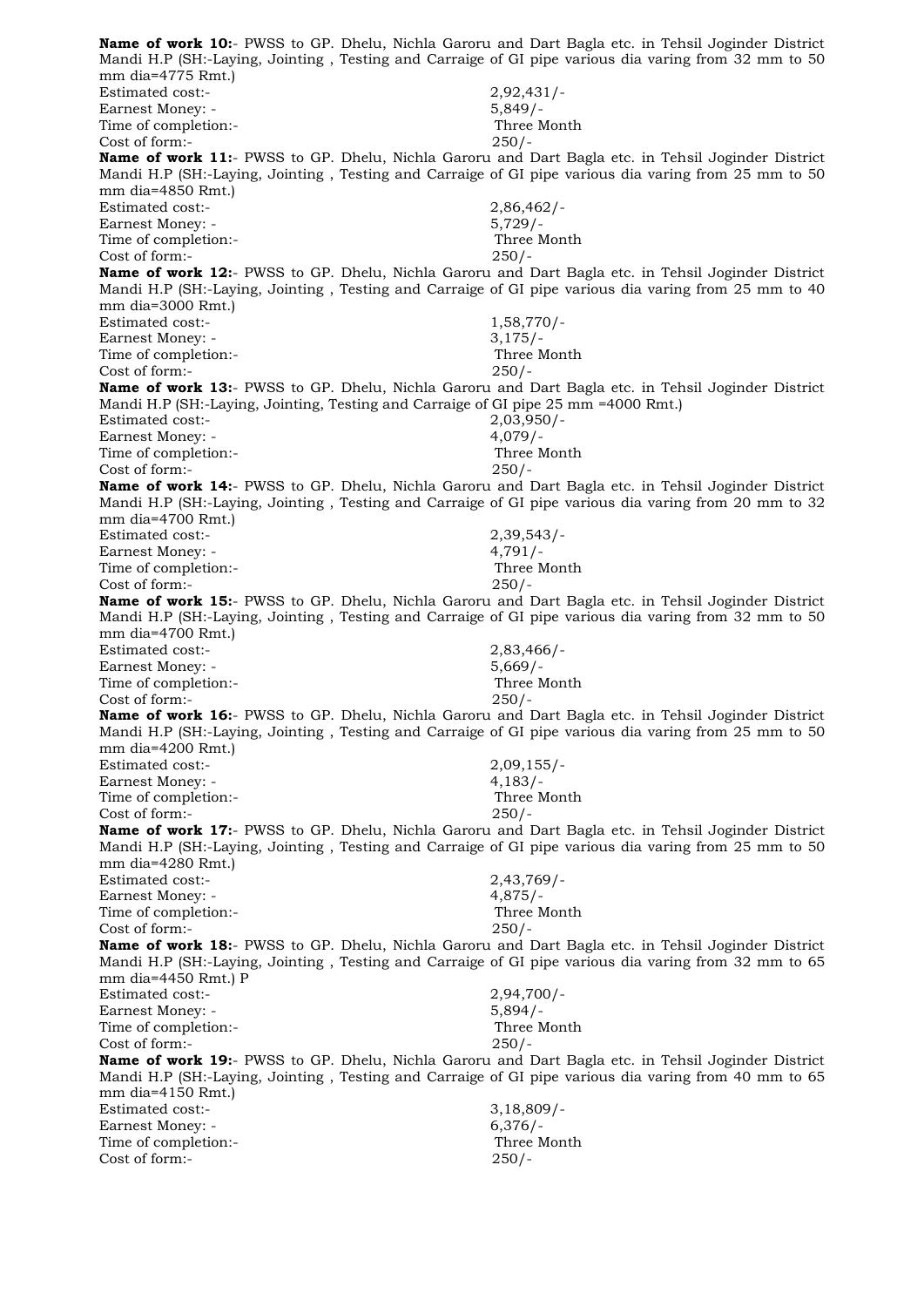**Name of work 20:**- PWSS to GP. Dhelu, Nichla Garoru and Dart Bagla etc. in Tehsil Joginder District Mandi H.P (SH:-Laying, Jointing , Testing and Carraige of GI pipe various dia varing from 40 mm to 50 mm dia=4200 Rmt.) Estimated cost:- 2,38,526/- Earnest Money: - 4,771/-Time of completion:- Three Month Cost of form:- 250/- **Name of work 21:**- PWSS to GP. Gumma and Kadhar in Tehsil Joginder District Mandi H.P (SH:-Laying, Jointing , Testing and Carraige of GI pipe various dia varing from 20 mm to 50 mm dia=1750 Rmt.) Phase-I Estimated cost:- 2,34,590/- Earnest Money: - 4,692/-Time of completion:- Three Month Cost of form:- 250/- **Name of work 22:**- PWSS to GP. Gumma and Kadhar in Tehsil Joginder District Mandi H.P (SH:-Laying, Jointing , Testing and Carraige of GI pipe various dia varing from 25 mm to 40 mm dia=1550 Rmt.) Phase-I Estimated cost:- 1,98,694/-Earnest Money: - 3,974/-Time of completion:- Three Month Cost of form:- 250/- **Name of work 23:**- PWSS to GP. Gumma and Kadhar in Tehsil Joginder District Mandi H.P (SH:-Laying, Jointing , Testing and Carraige of GI pipe 25 mm to 50 mm dia=1400 Rmt.) Phase-II Estimated cost:- 2,05,413/- Earnest Money: - 4,108/-Time of completion:- Three Month Cost of form:- 250/- **Name of work 24:**- PWSS to GP. Gumma and Kadhar in Tehsil Joginder District Mandi H.P (SH:-Laying, Jointing , Testing and Carraige of GI pipe 25 mm to 40 mm dia=1450 Rmt.) Phase-II Estimated cost:- 1,85,575/-Earnest Money: - 3,712/-Time of completion:-<br>
Cost of form:-<br>
250/-Cost of form:-**Name of work 25:**- PWSS to GP. Gumma and Kadhar in Tehsil Joginder District Mandi H.P (SH:-Laying, Jointing , Testing and Carraige of GI pipe 25 mm dia=900 Rmt.) Phase-II Estimated cost:- 1,12,703/-Earnest Money: - 2,254/-Time of completion:- Three Month Cost of form:- 250/- **Name of work 26:**- Repair of FIS Segli Kuhl in GP Garoru in Tehsil Joginder District Mandi H.P (SH:-C/O plum concrete R/wall & CC lining of kuhl from RD 200 to  $212 = 12.00$  Rmt) Estimated cost:- 2,29,895/- Earnest Money: - 4,598/-Time of completion:- Three Month Cost of form:- 250/- **Name of work 27:**- A/R & M/ FIS Khudder Kuhl in G.P Masoli in Tehsil Joginder District Mandi H.P (SH:-C/O plum wall to protect the existing kuhl) Estimated cost:- 1,68,194/-Earnest Money: - 3,364/-Time of completion:- Six Month Cost of form:- 250/- **Name of work 28:**- WSS Gumma Kadhar in GP Gumma in Tehsil Joginder District Mandi H.P (SH:-C/O plum concrete R/wall to protect the existing storage tank of 70000 litre capacity) Estimated cost:- 1,31,000/- Earnest Money: - 2,620/- Time of completion:- Six Month Cost of form:- 250/- **Name of work 29:**- PLWSS to GP. Tikari Mushera, Bharyara, Chaunra and Prain Sainthal etc.in Tehsil Joginder Nagar District Mandi H.P (SH:-Providing supplying and fixing of 10 HP submersible pump set along with its allied accessories near railway phatak lower chauntra(Tube Well) Estimated cost:- 4,83,541/- Earnest Money: - 9,671/-Time of completion:- Three Month Cost of form:- 250/- **Name of work 30:**- PWSS to GP Galu, Hargunain, Ropa Padhar and Jimjima in Tehsil Joginder Nagar Distt Mandi(HP).(SH:-Laying, Jointing, Testing and Carriage of G.I pipe various dia varing from 20 mm to 40 mm = 2100 Rmt)(Phase-III). Estimated cost: - 1,06,376/-Earnest Money: - 2,128/-Time of completion: - Three Month  $Cost of form: -250/$